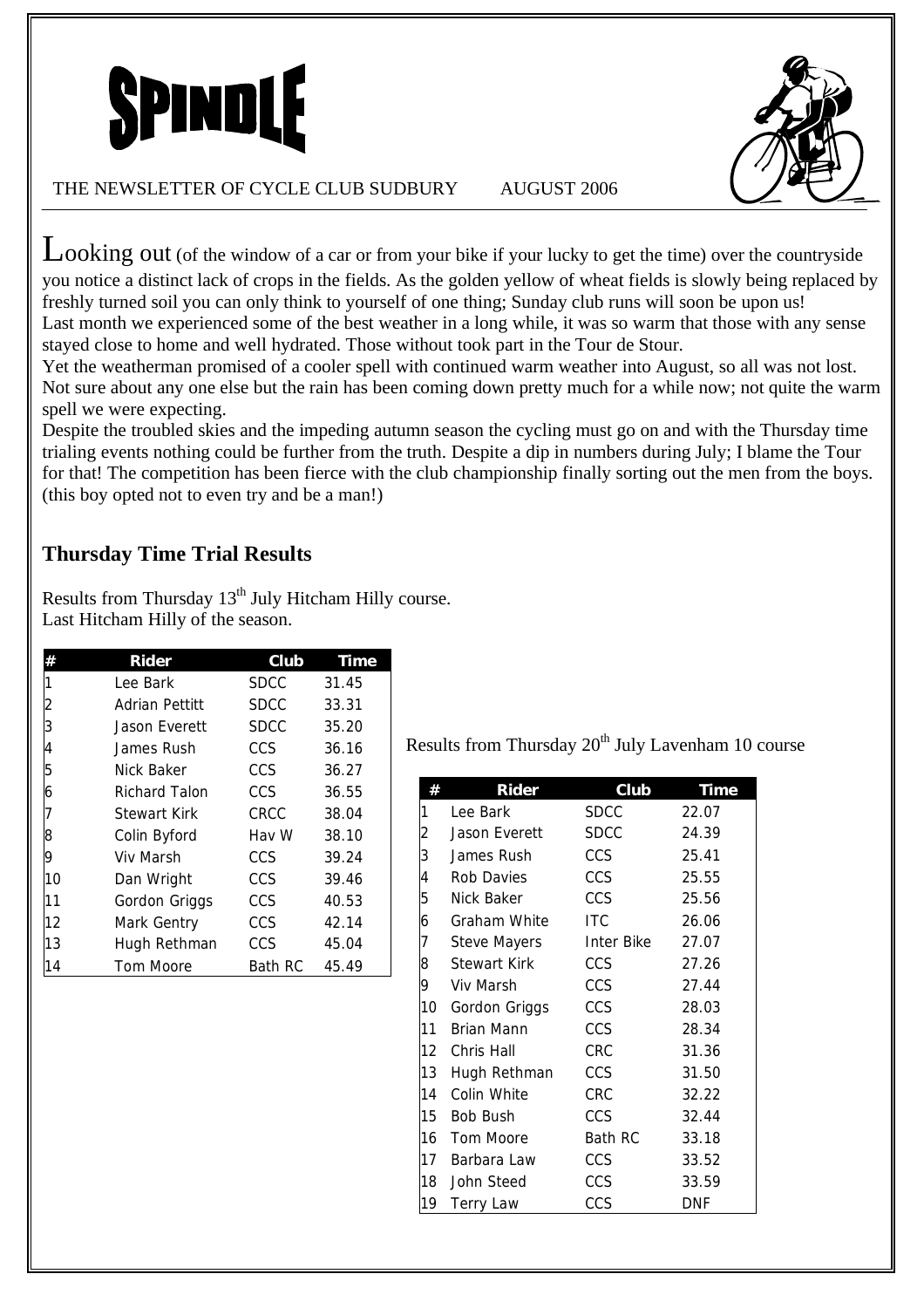# **SPINDLE**



# THE NEWSLETTER OF CYCLE CLUB SUDBURY AUGUST 2006

Results from Thursday  $27<sup>th</sup>$  July Lavenham 10 course, which was our championship race.

| #              | Rider               | Club       | <b>Time</b> |
|----------------|---------------------|------------|-------------|
| 1              | Rob Harman          | CCS        | 23.53       |
| $\overline{c}$ | James Rush          | <b>CCS</b> | 24.47       |
| 3              | Hugo Gladstone      | CCS        | 24.56       |
| 4              | Rob Davies          | <b>CCS</b> | 25.17       |
| 5              | Nick Baker          | CCS        | 25.22       |
| 6              | Viv Marsh           | CCS        | 26.04       |
| 7              | <b>Stewart Kirk</b> | CCS        | 26.56       |
| 8              | Dan Wright          | CCS        | 27.00       |
| 9              | Gordon Griggs       | CCS        | 27.15       |
| 10             | Brian Mann          | <b>CCS</b> | 27.35       |
| 11             | Robin Weaver        | <b>CCS</b> | 28.56       |
| 12             | John Steed          | CCS        | 29.39       |
| 13             | Hugh Rethman        | CCS        | 30.30       |
| 14             | Barbara Law         | CCS        | 31.50       |
| 15             | <b>Bob Bush</b>     | <b>CCS</b> | 32.02       |
|                | Graham White        | <b>ITC</b> | 25.38       |
|                | Dave Terry          | Have W     | 26.28       |
|                | <b>Tom Moore</b>    | Bath RC    | 31.21       |

# Results from the Championship

# **Seniors**

| 23.53 |
|-------|
| 24.47 |
| 24.56 |
| 27.00 |
|       |

# Vets on standard

| 1. Gordon Griggs (60) | $+2.33$ |
|-----------------------|---------|
| 2. Brian Mann $(59)$  | $+1.59$ |
| 3. Robin Weaver (59)  | $+1.08$ |
| 4. John Steed $(64)$  | $+1.06$ |

# **Handicap**

| 1. Dan Wright     | 16.38 |
|-------------------|-------|
| 2. Hugo Gladstone | 16.40 |
| 3. Viv Marsh      | 16.47 |
| 4. Gordon Griggs  | 16.56 |

Well done to you all.





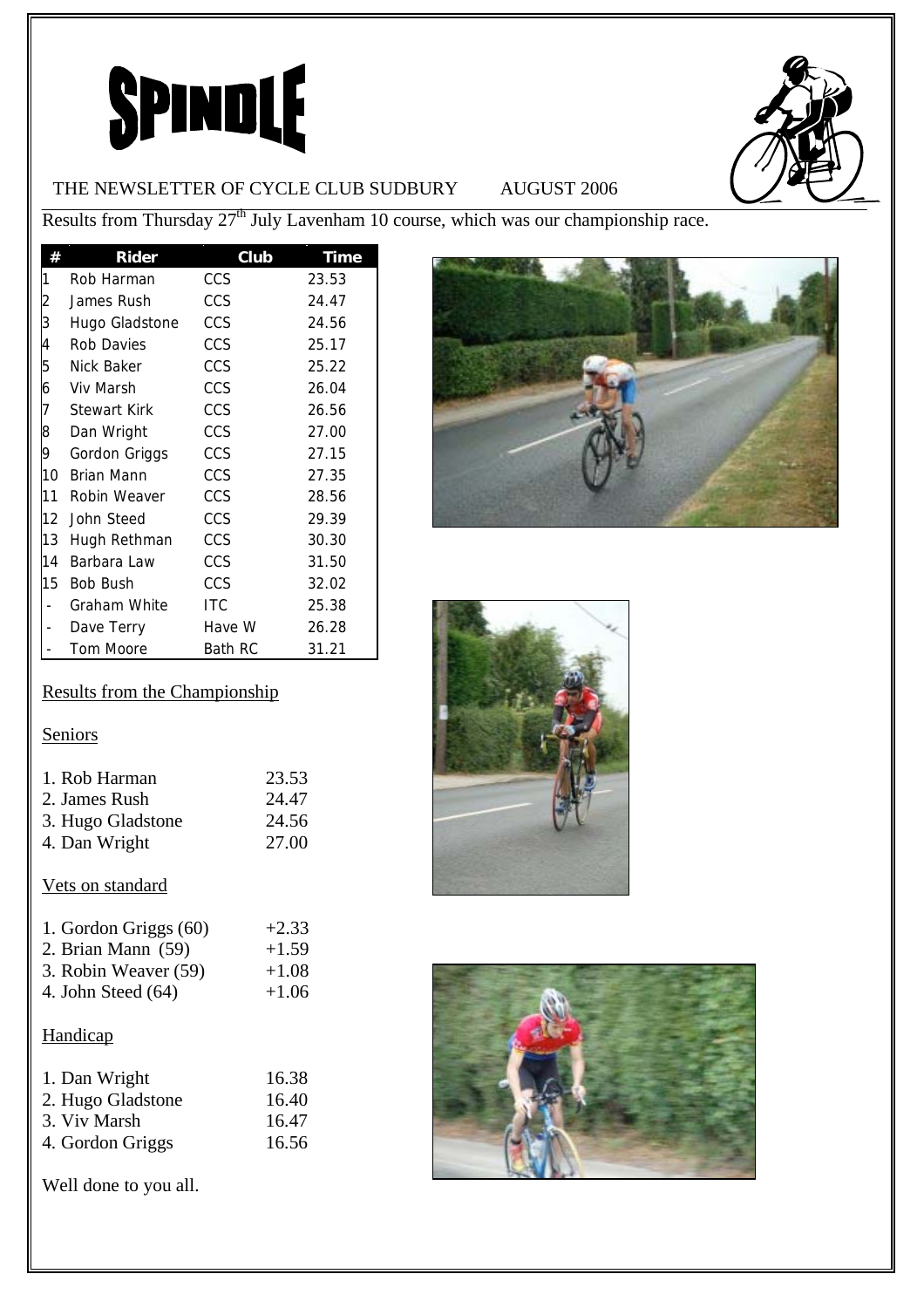# SPINDLE



### THE NEWSLETTER OF CYCLE CLUB SUDBURY AUGUST 2006

| Results from Thursday 3rd August Lavenham 10 course |                         |            |             |  |
|-----------------------------------------------------|-------------------------|------------|-------------|--|
| #                                                   | <b>Rider</b>            | Club       | <b>Time</b> |  |
| 1                                                   | Angus Jardene           | IP BC      | 23.58       |  |
| $\overline{\mathbf{c}}$                             | Rob Harman              | CCS        | 24.39       |  |
| 3                                                   | Doz Bree                | CCS        | 24.47       |  |
| 4                                                   | James Rush              | CCS        | 25.45       |  |
| 5                                                   | Nick Baker              | <b>CCS</b> | 25.51       |  |
| 6                                                   | Dave Terry              | Hav W      | 26.46       |  |
| 7                                                   | Colin Byford            | Hav W      | 26.47       |  |
| 8                                                   | Steve Mayers Inter Bike |            | 26.50       |  |
| 9                                                   | Dan Wright              | <b>CCS</b> | 27.29       |  |
| 10                                                  | Gordon Griggs CCS       |            | 28.02       |  |
| 11                                                  | Stewart Kirk            | CCS        | 28.12       |  |
| 12                                                  | Graham White ITC        |            | 28.12       |  |
| 13                                                  | Brian Mann              | <b>CCS</b> | 28.33       |  |
| 14                                                  | John Steed              | CCS        | 31.04       |  |
| 15                                                  | Tom Moore               | Bath RC    | 31.27       |  |
| 16                                                  | Andy Rogers CCS         |            | 31.35       |  |
| 17                                                  | Chris Hall              | CRCC       | 31.44       |  |
| 18                                                  | Colin White             | CRCC       | 31.51       |  |
| 19                                                  | Hugh Rethman CCS        |            | 32.30       |  |
| 20                                                  | Bob Bush                | CCS        | 33.22       |  |
| 21                                                  | Terry Law               | CCS        | 33.41       |  |

# **Leading positions as of 3rd August 2006:**

| <b>Stewart Kirk</b> | 705 |
|---------------------|-----|
| Rob Harman          | 629 |
| Gordon Griggs       | 616 |
| <b>Nick Baker</b>   | 551 |
| Rob Weaver          | 463 |
| <b>James Rush</b>   | 461 |

# Remaining August 06 Thursday evening club events course changes and marshals

Members will recall that in May and June we had roadwork's affecting 'L10', the Lavenham course and also 'BE', Brent Eleigh. This meant that the program of courses agreed by the committee with the mixture of hilly, flatter, short and longer courses, to give (hopefully!) all members a sporting chance of competing in the series, issued on 6.4.06 (April Spindle) had to be changed several times from that planned of 8 L10's, 6 BE's, 3 BST's and 3 HH's. It was the BE course that was most affected. However we were unable to use the BE course on the  $3<sup>rd</sup>$  so used L10 again. Also the use of L10 has been requested for the last event for 06 on 31<sup>st</sup> Aug. This means there will have been 10 on L10 and only 4 on BE but at least we will have had 20 events. So the last few Thursday events are;

| Aug $24^{\text{th}}$ | 20.01 | BE.    | 18:45                                                      | Andrew Hoppit                                                                                         | 01787 373395 |
|----------------------|-------|--------|------------------------------------------------------------|-------------------------------------------------------------------------------------------------------|--------------|
| Aug $31st$           | 19.45 | - L 10 | 18:30                                                      | Brian Mann                                                                                            | 01787 278595 |
|                      |       |        |                                                            | Marshals are asked please to be at the HQ (the CAR PARK at THE COCK pub Lavenham) half an hour before |              |
|                      |       |        | the TOS, to collect signs, m'h'g jackets and course notes. |                                                                                                       |              |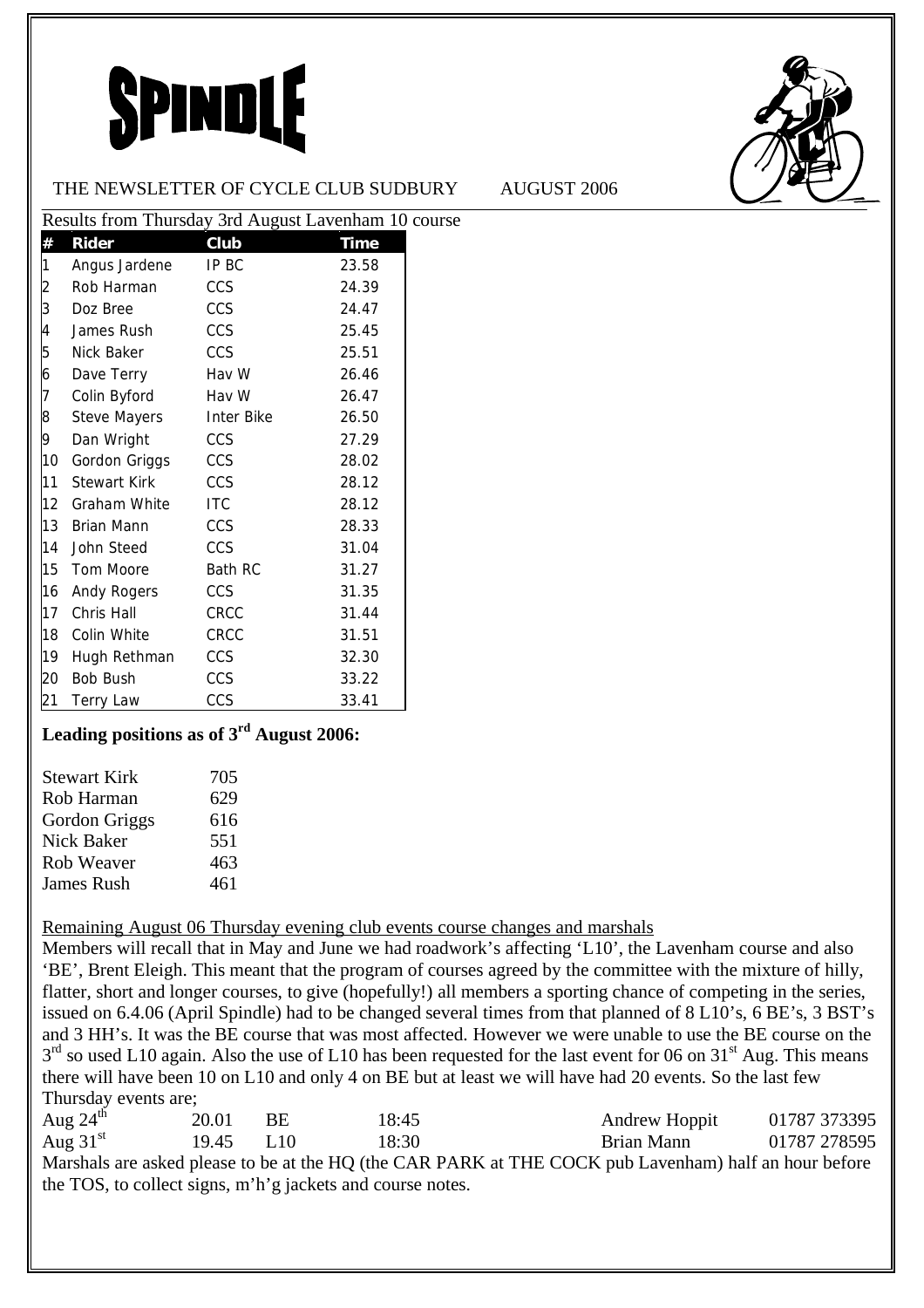



### THE NEWSLETTER OF CYCLE CLUB SUDBURY AUGUST 2006

## **Marshals needed for the CCS open '25' Sunday am 15th October 06**

To be run on course B 25/49a – A14 Kentford / Bury St Edmunds (Westly r'bout) – 2 laps The Event Secretary Stan Nicholls still needs a pusher off and a marshal for the club's main Annual Time Trial Event. This will be coordinated on Stan's behalf, as last year, between myself (Bob Bush on 01787 880491) and, as I will probably have to be away on  $15<sup>th</sup>$ , Brian Mann (01787 278595) At least 4 more marshals are required so please contact either of us as soon as possible.

For the Committee Bob Bush TT Sec.

# **Cycling In The News**:

CC Sudbury staged its annual Audax rides on Saturday on a hot and humid day that tested the rider's endurance to the full.

The 200kms event left Sudbury at 8.30am on a route that took in Alton Water, Harwich, and Sudbury before visiting the source of the River Stour at Wratting Common and returning back to the Sudbury HQ. 34 riders successfully completed the ride, an impressive number in the very hot conditions that prevailed.

42 riders completed the shorter 100 km edition, which took a very hilly route for the first leg down to Dedham and back. After a midway stop at HQ for some refreshments the riders left for the concluding loop via Glemsford, Lavenham and Monks Eleigh.

The event, which has rightfully earned a reputation for excellence in the few years since its inception, attracted entries from as far away as Darlington and Wolverhampton with a strong contingent travelling up from Kent.

A warm overcast Sunday morning proved unexpectedly difficult for CCS members contesting "Open" Time Trial events. Len Finch rode the Shaftsbury "50" on E2/50 in windy conditions which he reported "made the long drags turn to proper hills on the way back". In recording a 2.24.16 time he was disappointed to miss his age standard by 2 minutes, but the ride should nonetheless secure him the Club Vets Trophy for another season. Another disappointed rider was Bob Bush who made the long journey to race on the N1/25c course only to be reduced to a slow 1.25.47 performance by the difficult conditions he found there.

# **A Bit at the Back of Dieppe!**

After much cajoling by those club members who know better than me, I finally agreed to join their annual jolly to French France, to ride the Dieppe Raid. Officially known as the Three Valleys ride, I was promised lovely biking countryside, good weather and good company. (Hmm!) After an early morning ferry to Calais with Robin and honorary member Alun, we met up with the rest of the group, Peter Whiteley, Mac McDermott, Colin Dales, Mark Gentry and Steve Thorpe at a local hostelry for refreshments. This turned into a full-blown lunch, which went down well after the full English breakfast we had had on the ferry earlier!

After a leisurely (Colin was driving!) meander to Dieppe, we went straight to the official reception (and the many speeches) before decamping to our hotel on the seafront.

The weather was glorious and bode well for the next days ride into the unknown.

With in excess of 200 Brits taking part, together with  $100 +$  French riders, we managed an earlish start into the heavy drizzle that greeted all the riders. My 'betters' informed me that it would soon clear as I avoided following anyone's wheel too closely along the saturated roads.

Route finding was never a problem with all directions marked on the road, although we still managed to miss a couple along the way.

With the rain becoming more persistent, a café stop seemed the best option but before one appeared, the first puncture, rear tyre of course, intervened. With that fixed, we all bundled into the next bar/café and dripped large pools of water all over the floor as we downed some welcome coffees.